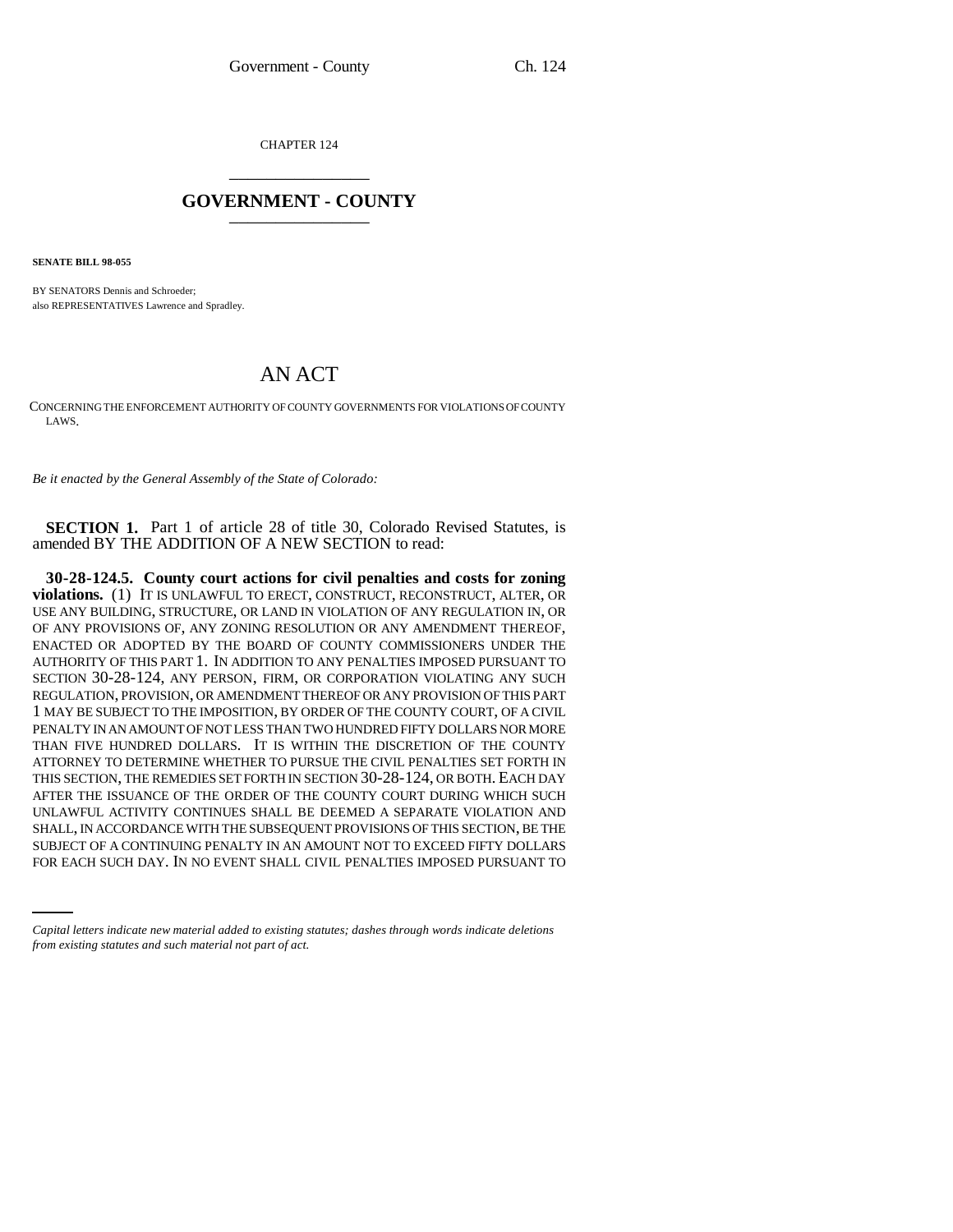THIS SECTION CONSTITUTE A LIEN AGAINST THE REAL PROPERTY.

(2) (a) IN THE EVENT ANY BUILDING OR STRUCTURE IS ERECTED, CONSTRUCTED, RECONSTRUCTED, ALTERED, OR USED OR ANY LAND IS USED IN VIOLATION OF ANY REGULATION OR PROVISION OF ANY ZONING RESOLUTION, OR AMENDMENT THERETO, ENACTED OR ADOPTED BY ANY BOARD OF COUNTY COMMISSIONERS UNDER THE AUTHORITY GRANTED BY THIS PART 1, THE COUNTY ATTORNEY OF THE COUNTY IN WHICH SUCH BUILDING, STRUCTURE, OR LAND IS SITUATED, IN ADDITION TO OTHER REMEDIES PROVIDED BY LAW, MAY COMMENCE A CIVIL ACTION IN COUNTY COURT FOR THE COUNTY IN WHICH SUCH BUILDING, STRUCTURE, OR LAND IS SITUATED, SEEKING THE IMPOSITION OF A CIVIL PENALTY IN ACCORDANCE WITH THE PROVISIONS OF THIS SECTION.

(b) A COUNTY ZONING OFFICIAL DESIGNATED BY RESOLUTION OF THE BOARD OF COUNTY COMMISSIONERS SHALL, UPON PERSONAL INFORMATION AND BELIEF THAT A VIOLATION OF ANY REGULATION OR PROVISION OF ANY ZONING RESOLUTION ENACTED UNDER THE AUTHORITY OF THIS PART 1 HAS OCCURRED, GIVE WRITTEN NOTICE TO THE VIOLATOR TO CORRECT SUCH VIOLATION WITHIN THIRTY DAYS AFTER THE DATE OF SUCH NOTICE. IF THE VIOLATOR FAILS TO CORRECT THE VIOLATION WITHIN SUCH THIRTY-DAY PERIOD OR WITHIN ANY EXTENSION PERIOD GRANTED BY THE ZONING OFFICIAL, THE ZONING OFFICIAL MAY REQUEST THAT THE SHERIFF OF THE COUNTY OR THE COUNTY ATTORNEY ISSUE A SUMMONS AND COMPLAINT TO THE VIOLATOR, STATING THE NATURE OF THE VIOLATION WITH SUFFICIENT PARTICULARITY TO GIVE NOTICE OF SUCH CHARGE TO THE VIOLATOR.

(c) ONE COPY OF THE SUMMONS AND COMPLAINT ISSUED PURSUANT TO PARAGRAPH (b) OF THIS SUBSECTION (2) SHALL BE SERVED UPON THE VIOLATOR IN THE MANNER PROVIDED BY LAW FOR THE SERVICE OF A COUNTY COURT CIVIL SUMMONS AND COMPLAINT IN ACCORDANCE WITH THE COLORADO RULES OF COUNTY COURT CIVIL PROCEDURE. THE SUMMONS AND COMPLAINT SHALL ALSO BE FILED WITH THE CLERK OF THE COUNTY COURT AND THEREAFTER THE ACTION SHALL PROCEED IN ACCORDANCE WITH THE COLORADO RULES OF COUNTY COURT CIVIL PROCEDURE.

(d) IF THE COUNTY COURT FINDS, BY A PREPONDERANCE OF THE EVIDENCE, THAT A VIOLATION OF ANY REGULATION OR PROVISION OF A ZONING RESOLUTION, OR AMENDMENT THERETO, AS ENACTED AND ADOPTED BY THE BOARD OF COUNTY COMMISSIONERS, HAS OCCURRED, THE COURT SHALL ORDER THE VIOLATOR TO PAY A CIVIL PENALTY IN AN AMOUNT ALLOWED PURSUANT TO SUBSECTION (1) OF THIS SECTION. SUCH PENALTY SHALL BE PAYABLE IMMEDIATELY BY THE VIOLATOR TO THE COUNTY TREASURER. IN THE EVENT THAT THE ALLEGED VIOLATION HAS BEEN CURED OR OTHERWISE REMOVED AT LEAST FIVE DAYS PRIOR TO THE APPEARANCE DATE IN THE SUMMONS, THEN THE COUNTY ATTORNEY SHALL SO INFORM THE COURT AND REQUEST THAT THE ACTION BE DISMISSED WITHOUT FINE OR APPEARANCE OF THE DEFENDANT.

(3) UPON THE FILING WITH THE COURT OF A RECEIPT ISSUED BY THE COUNTY TREASURER SHOWING PAYMENT IN FULL OF A CIVIL PENALTY ASSESSED PURSUANT TO THIS SECTION AND UPON THE FILING OF AN AFFIDAVIT OF THE COUNTY ZONING OFFICIAL THAT THE VIOLATION HAS BEEN CURED, REMOVED, OR CORRECTED, THE COURT SHALL DISMISS THE ACTION AND ISSUE A SATISFACTION IN FULL OF THE JUDGMENT SO ENTERED.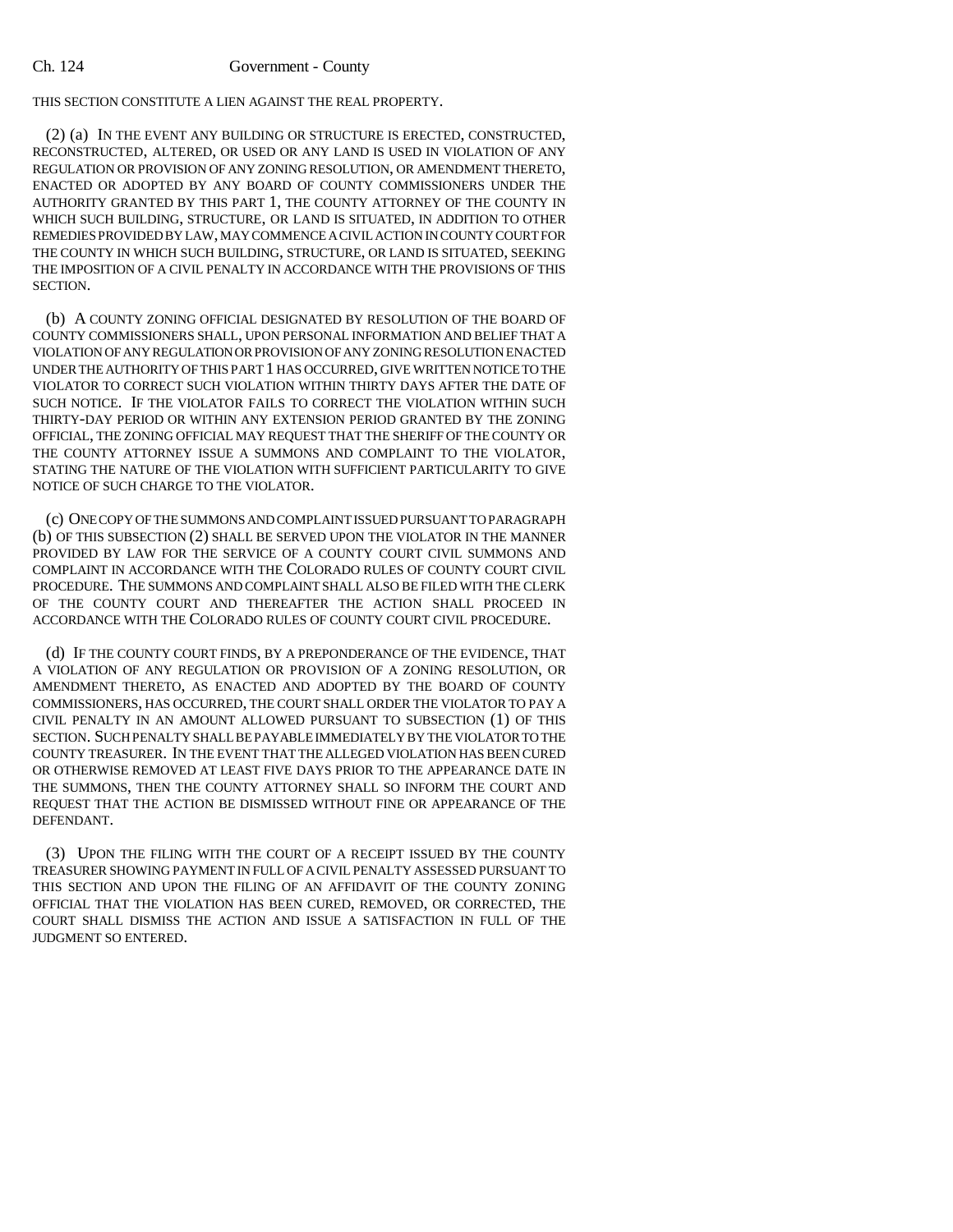(4) IF A RECEIPT SHOWING FULL PAYMENT OF THE CIVIL PENALTY OR THE AFFIDAVIT REQUIRED BY SUBSECTION (3) OF THIS SECTION IS NOT FILED, THE ACTION SHALL CONTINUE AND THE COURT SHALL RETAIN JURISDICTION TO IMPOSE AN ADDITIONAL PENALTY AGAINST THE VIOLATOR IN THE AMOUNT SPECIFIED IN SUBSECTION (1) OF THIS SECTION. SUCH ADDITIONAL PENALTY SHALL BE IMPOSED BY THE COURT UPON MOTION FILED BY THE COUNTY AND PROOF THAT THE VIOLATION HAS NOT BEEN CURED, REMOVED, OR CORRECTED. THEREAFTER, THE ACTION SHALL CONTINUE UNTIL THE FILING WITH THE COURT OF A RECEIPT ISSUED BY THE COUNTY TREASURER SHOWING PAYMENT IN FULL OF THE CIVIL PENALTY AND ANY ADDITIONAL PENALTIES SO ASSESSED AND THE FILING OF AN AFFIDAVIT OF THE COUNTY ZONING OFFICIAL THAT THE VIOLATION HAS BEEN CURED, REMOVED, OR CORRECTED.

**SECTION 2.** Part 2 of article 28 of title 30, Colorado Revised Statutes, is amended BY THE ADDITION OF A NEW SECTION to read:

**30-28-210. County court actions for civil penalties and costs for building violations.** (1) IT IS UNLAWFUL TO ERECT, CONSTRUCT, RECONSTRUCT, ALTER, MAINTAIN, OR USE ANY BUILDING, STRUCTURE, OR LAND IN VIOLATION OF THIS PART 2 OR ANY PROVISIONS OF THE AREA BUILDING CODE. IN ADDITION TO ANY PENALTIES IMPOSED PURSUANT TO SECTION 30-28-209, ANY PERSON, FIRM, OR CORPORATION VIOLATING ANY SUCH PROVISION OF THIS PART 2 OR ANY PROVISION OF THE AREA BUILDING CODE MAY BE SUBJECT TO THE IMPOSITION, BY ORDER OF THE COUNTY COURT, OF A CIVIL PENALTY IN AN AMOUNT OF NOT LESS THAN TWO HUNDRED FIFTY DOLLARS NOR MORE THAN FIVE HUNDRED DOLLARS. IT IS WITHIN THE DISCRETION OF THE COUNTY ATTORNEY TO DETERMINE WHETHER TO PURSUE THE CIVIL PENALTIES SET FORTH IN THIS SECTION, THE REMEDIES SET FORTH IN SECTION 30-28-209, OR BOTH. EACH DAY AFTER THE ISSUANCE OF THE ORDER OF THE COUNTY COURT DURING WHICH SUCH UNLAWFUL ACTIVITY CONTINUES SHALL BE DEEMED A SEPARATE VIOLATION AND SHALL IN ACCORDANCE WITH THE SUBSEQUENT PROVISIONS OF THIS SECTION, BE THE SUBJECT OF A CONTINUING PENALTY IN AN AMOUNT NOT TO EXCEED FIFTY DOLLARS FOR EACH SUCH DAY. IN NO EVENT SHALL CIVIL PENALTIES IMPOSED PURSUANT TO THIS SECTION CONSTITUTE A LIEN AGAINST THE REAL PROPERTY.

(2) (a) IN THE EVENT ANY BUILDING OR STRUCTURE IS ERECTED, CONSTRUCTED, RECONSTRUCTED, ALTERED, MAINTAINED, OR USED IN VIOLATION OF THIS PART 2 OR OF ANY PROVISION OF THE AREA BUILDING CODE, THE COUNTY ATTORNEY OF THE COUNTY IN WHICH SUCH BUILDING OR STRUCTURE IS SITUATED, IN ADDITION TO OTHER REMEDIES PROVIDED BY LAW, MAY COMMENCE A CIVIL ACTION IN COUNTY COURT FOR THE COUNTY IN WHICH SUCH BUILDING OR STRUCTURE IS SITUATED, SEEKING THE IMPOSITION OF A CIVIL PENALTY IN ACCORDANCE WITH THE PROVISIONS OF THIS SECTION.

(b) A BUILDING INSPECTOR DESIGNATED BY RESOLUTION OF THE BOARD OF COUNTY COMMISSIONERS SHALL, UPON PERSONAL INFORMATION AND BELIEF THAT A VIOLATION OF THIS PART 2 OR OF ANY PROVISION OF THE AREA BUILDING CODE HAS OCCURRED, GIVE WRITTEN NOTICE TO THE VIOLATOR TO CORRECT SUCH VIOLATION WITHIN THIRTY DAYS AFTER THE DATE OF SUCH NOTICE. IF THE VIOLATOR FAILS TO CORRECT THE VIOLATION WITHIN SUCH THIRTY-DAY PERIOD OR WITHIN ANY EXTENSION PERIOD GRANTED BY THE BUILDING INSPECTOR, THE BUILDING INSPECTOR MAY REQUEST THAT THE SHERIFF OF THE COUNTY OR THE COUNTY ATTORNEY ISSUE A SUMMONS AND COMPLAINT TO THE VIOLATOR, STATING THE NATURE OF THE